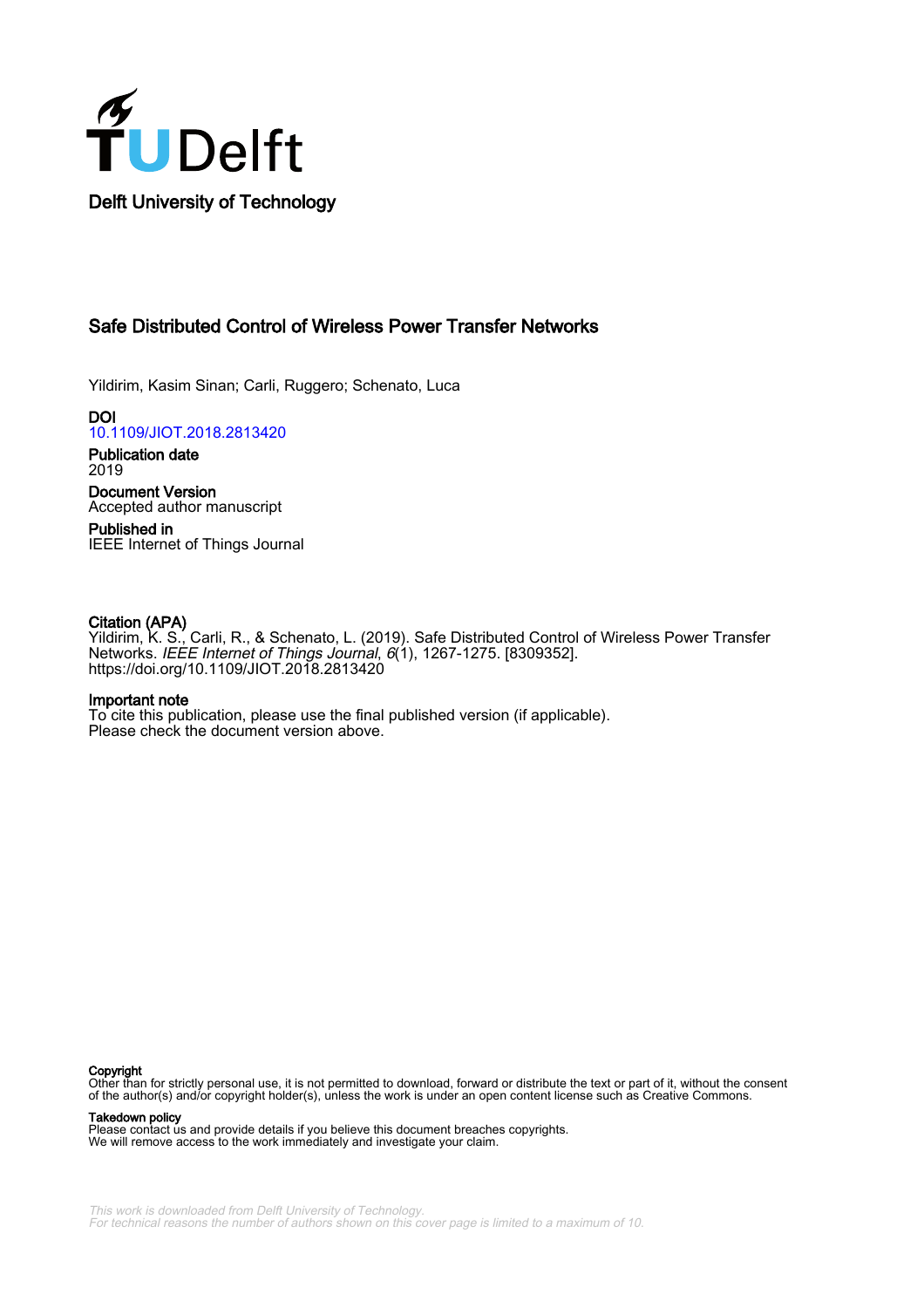# Safe Distributed Control of Wireless Power Transfer Networks

Kasım Sinan Yıldırım, Ruggero Carli, *Member, IEEE,* and Luca Schenato, *Fellow, IEEE*

*Abstract*—Wireless power transfer networks (WPTNs) are composed of dedicated energy transmitters that charge energy receivers via radio frequency waves. A safe-charging WPTN should keep electromagnetic radiation below pre-determined limits meanwhile maximizing the transmitted power. In this article we consider this requirement as an optimization problem: the maximization of harvested power by ERs subject to the electro-magnetic safety constraints. In order to provide an approximated solution to this problem, we introduce a dual ascent-like distributed charging algorithm that enables energy transmitters to work without global information and satisfy safety constraints asymptotically. We provide an in-depth theoretical analysis of our algorithm which is supported by numerical simulations.

*Index Terms*—Wireless Power Transfer, Electromagnetic Radiation, Distributed Optimization

# I. INTRODUCTION

Using batteries to power millions of interconnected devices forming today's Internet of Things (IoT) is not feasible since batteries increase the weight, the cost, the maintenance overhead and the ecological footprint of the embedded hardware [1]. Fortunately, the standalone and sustainable operation of the embedded devices without any batteries is becoming more feasible thanks to advancements in ambient energy harvesting. In particular, by means of radio frequency (RF) energy harvesting, a new class of embedded devices that can sense, compute and communicate using the harvested RF energy only has already emerged—so called the RFpowered computers [2]. These computers have very interesting future applications, e.g. battery-less sensing using wireless-ly powered cameras has already been demonstrated in [3].

In order to enable sustainable operation and charge RFpowered computers, a dedicated network of electromagnetic wave energy emitters should be deployed. Such networks, namely *wireless power transfer networks (WPTNs)* [4], are composed of several energy transmitter nodes (ETs) that control their power levels in order to charge nearby energy receiver nodes (ER) collaboratively to maximize the total transmitted power, and in turn to charge them as quickly as possible. However, WTPNs should also ensure that humans are not exposed to excessive electromagnetic radiation (EMR) [1]. Therefore, a *safe-charging* WPTN should comply with the RF exposure regulations [5].

#### *A. Problem Statement*

In this article, we assume that there are sensor nodes deployed at specific locations so that ETs can communicate with these sensors and obtain their measurements in order to detect overexposure to EMR. Our focus is to answer the question of *how to maximize the total transmitted power to ERs meanwhile complying with the RF exposure regulations?* This defines an *optimization problem* with *safety constraints* that dictates the measured values at sensor locations not to exceed a pre-defined EMR threshold value. Unfortunately, it is not feasible to obtain a *one-shot centralized solution* to this *optimization problem* due to the following reasons. First, a centralized solution uses a mathematical model for the sensor EMR measurements rather than incorporating the actual measured values into the calculations. However, the real measurements cannot be represented perfectly using a theoretical radio wave propagation model since the transmitted power is inherently random due to environmental effects [1]. Second, ERs and sensors as well as ETs might not be stationary. In order to keep the charging network safe despite changed positions or addition/removal of the new devices, the whole network state should be collected at a centralized entity to recalculate the optimal power levels satisfying safety constraints. Considering these facts, an *online distributed solution* that is reactive against network dynamics and does not require global network information is required in order to meet safety constraints effectively in practice.

#### *B. Contributions*

In this article, we introduce a feedback-based *dual ascentlike* distributed charging algorithm to provide an *approximated* solution to the aforementioned optimization problem: ETs maximize the total transmitted power meanwhile satisfying safety constraints without global information. In particular:

- Our algorithm allows ETs to communicate only with the sensor nodes within their communication range—ETs communicate neither with other ETs nor ERs to update their power levels, leading to a simplistic implementation with low message complexity.
- Each ET uses actual measurements from sensors—since the measurements of the sensor nodes are not estimated by using theoretical RF propagation models, the proposed algorithm satisfies the safety constraints asymptotically.
- We provide an in-depth theoretical analysis of the proposed algorithm supported by numerical simulations.

The rest of this article is organized as follows. Section II presents the state of the art and Section III describes the system

Kasım Sinan Yıldırım is with the Department of Computer Engineering, Ege University, İzmir, Turkey and the Embedded Software group, TU Delft, The Netherlands. Ruggero Carli and Luca Schenato are with the Department of Information Engineering, University of Padova, Italy.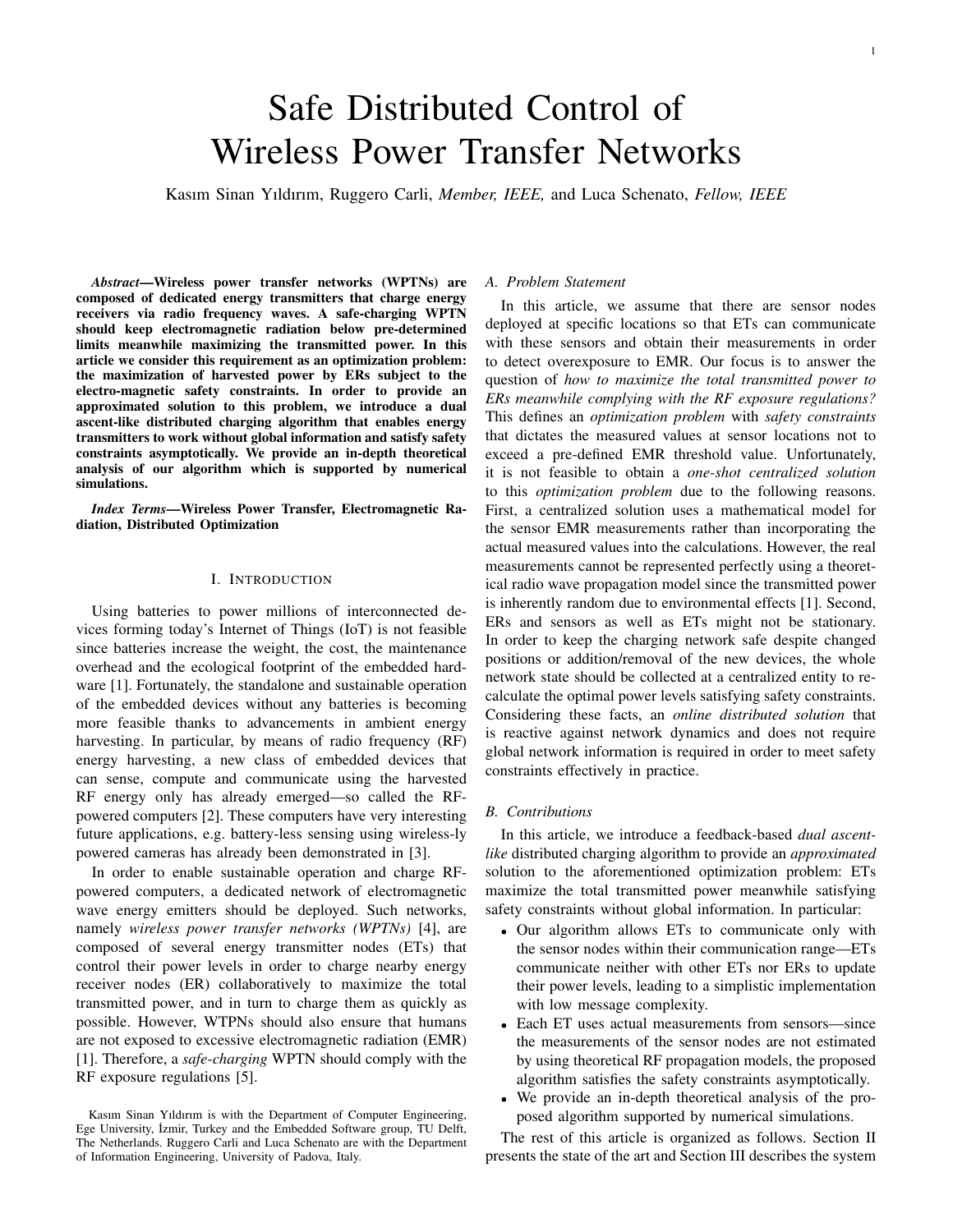model and problem statement. We provide an approximated optimal solution to the aforementioned optimization problem in Section IV. In Section V, we describe how the approximated algorithm can be implemented in a distributed manner. We provide numerical simulations in Section VI. Finally, we conclude and present future work in Section VII.

# II. RELATED WORK

The prior studies our study builds upon can be divided into the following categories:

*a) Wireless Charging:* The methods for wireless power transfer can be classified into the *non-radiative* techniques that can charge devices at short distances and *radiative* techniques that typically use RF-waves as an energy delivery medium to charge devices at long distances [6]. Even though these techniques are not new, several researchers started to draw more attention to RF-based charging due to the emergence of ultra low-power embedded systems [7]. The power requirements of such devices are only a few  $\mu$ Ws that enabled battery-less operation using only the harvested electromagnetic energy [8]. RF-based charging can be used to charge many receivers simultaneously by means of its broadcast nature and it is suitable for mobile applications [1]. Several efforts have still been devoted towards to increase the efficiency of RF energy harvesting, e.g. [9].

*b) RF-Based Charging Networks:* The provision of energy to the embedded devices via dedicated network of RFenergy transmitters has been demonstrated before[4]. There are several recent research efforts in this domain focused on the scalability of these networks in terms of total transmitted power [10], minimization of the charging delay [11], charging control of the energy transmitters to maximize the lifetime of the network and minimize energy outage [12], [13],

*c) RF-Based Charging Safety:* The radiation safety during RF-based charging is generally overlooked in the current state of the art. It is generally accepted that being exposed to radiation is considered as a threat for human health [14] and the exposure regulations define the limits for the radiated power from electronic devices [15]. As emphasized in [16], satisfying radiation constraints on every point on a 2D area is an NP-hard problem. To this end, [17] and [16] aimed at providing efficient *centralized* solutions for the radiationconstrained wireless power transfer optimization on a predefined deployment area. To the best of our knowledge, [18] provided the only *distributed* solution for the aforementioned optimization problem. The algorithm proposed in this study is composed of several phases: (i) a distributed redundant constraint reduction algorithm is executed; (ii) the deployment area is splitted into several small squares so that ETs can employ linear programming (LP) locally; (iii) all the local LP solutions are merged to obtain the global optimal solution. These phases requires several computation steps and also communication rounds among the ETs.

*d) Distributed Optimization:* In most of the existing approaches, e.g. distributed subgradient methods [19], Lagrangian-based methods [20], consensus-based methods [21], and distributed linear programming [22], each agent



Fig. 1. A representative graph-theoretical view of a WPTN. Energy transmitters are denoted by  $T_i$ , energy receiver devices are denoted by  $R_j$  and sensor nodes are denoted by  $S_k$ .

computes the whole global minimizer—reasonable when the number of decision variables is independent of the number of agents involved. However, in our context the number of decision variables scale with the number of agents, thus giving rise to an unscalable solution. In recent alternative algorithms, referred as *partition-based*, each agent is required to compute only a subset of the decision variables [23], [24], [25]. Nonetheless, they are not directly applicable to our specific problem since they are either developed for unconstrained problems [23], or admit only equality constraints [24], [25].

*e) Our Difference From Prior Studies:* In this article, we propose a distributed algorithm which is fundamentally different from the existing safe-charging algorithms. First, all of the aforementioned studies use a representative RF propagation model to estimate the EMR value at particular locations. However, estimations might not represent the actual measurements, that might lead safety violations in practice. On the contrary, we consider a different system model that is composed of sensor nodes at particular locations sending actual EMR measurement feedbacks. As a consequence, the algorithm proposed in this article guarantees safety constraints asymptotically. Second, our algorithm does not require communication among ETs. Rather, it relies on the feedbacks from the sensors in order to adjust the power levels and satisfy safety constraints. Computations pertaining to this adjustment are simple and do not include any complex operations.

Finally, we would like to mention that our work builds upon the prior work in [26], [27]. In [27], we presented a different algorithm which is based on the method of multipliers but we did not provide theoretical analysis and limited ourselves to only numerical results. In [26] we proposed an algorithm which, as the one described in this article, is based on dualascent approach. However, in [26], in order to force the physical constraints related the amount of power that can be transmitted, we modified the functional cost adding suitable barrier functions—which led to some disadvantages which are discussed in details in Section IV Remark IV.2. This article is inspired by the ideas from these works, presents a different algorithm together with in-depth theoretical analysis supported by numerical simulations.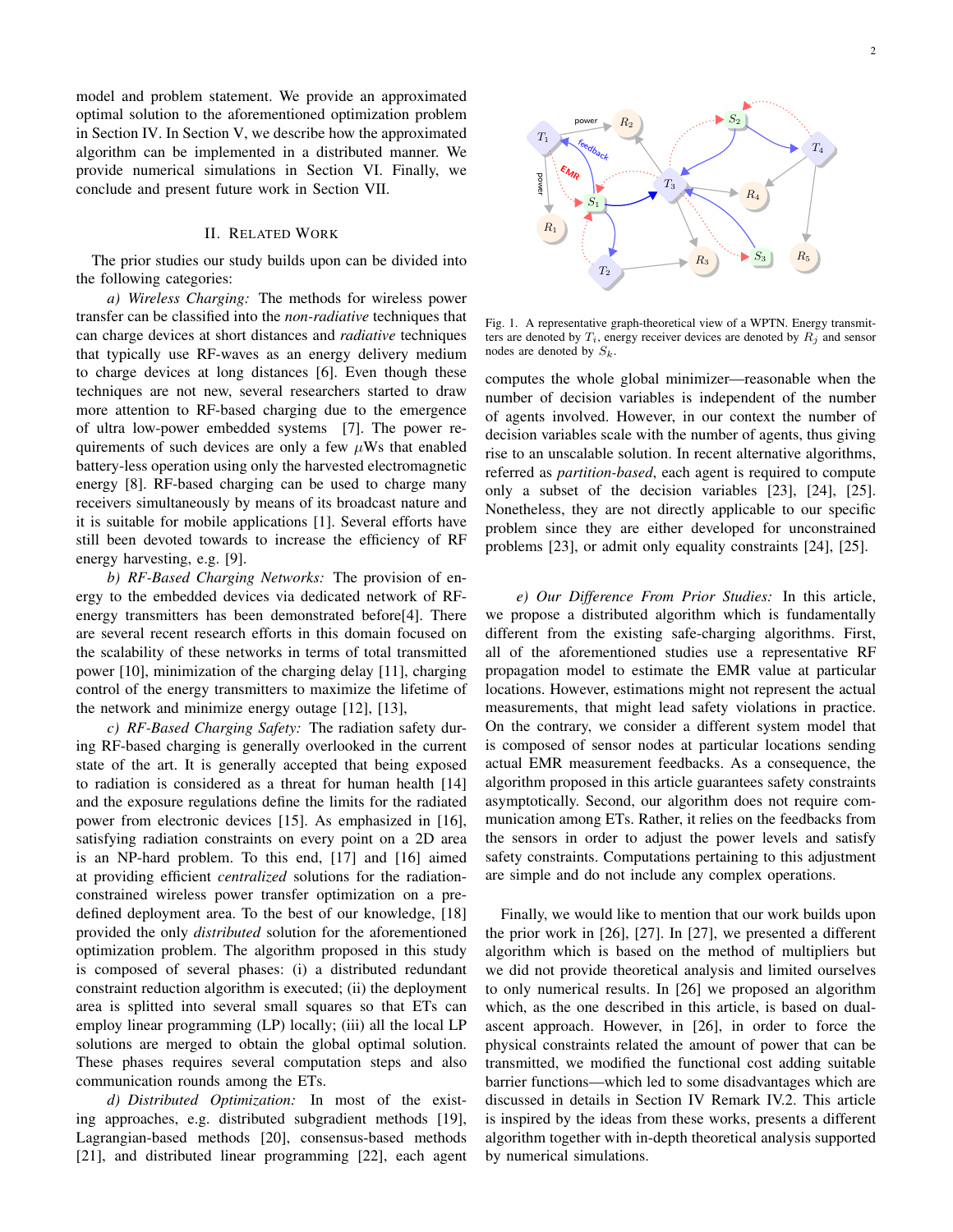#### III. MODELING AND PROBLEM FORMULATION

We represent a WPTN as a graph which is composed of different types of nodes representing RF-based energy transmitters (ETs), energy receivers (ERs) equipped with RF energy harvesters, and sensor nodes (SNs) as depicted in Fig. 1. We indicate these nodes with the sets  $\mathcal{T} = \{T_1, T_2, ..., T_N\},\$  $\mathcal{R} = \{R_1, R_2, ..., R_K\}$ , and  $\mathcal{S} = \{S_1, S_2, ..., S_M\}$ , respectively. Their location in space is defined by the variable  $x \in \mathbb{R}^3$  instantiated as  $x_{\overline{T}_i}$  to indicate the location of *i*-th transmitter node (similarly for  $x_{R_i}$  and  $x_{S_i}$ ). Each ET can charge ERs within its *wireless power transmission* range. The output power of  $T_i$  is denoted by  $P_i$  which is limited by a maximum power level denoted by  $P_{\text{max}}$  so that

$$
0 \le P_i \le P_{\text{max}}, \quad i \in \mathcal{T}, \tag{1}
$$

where with a little abuse of notation  $P_i = P_{T_i}$ . We assume for simplicity that each ET can adjust its power  $P_i$  at any value between these two extremes, i.e. we neglect possible discrete power levels. We also assume that the power  $P$  generated at a location x arrives at different location y attenuated by a *power attenuation factor*  $0 \le \kappa(x, y) \le 1$ , i.e., the power at location y is given by  $P_{x,y} = P\kappa(x,y)$ . For sake of simplicity we assume an isotropic attenuation within a certain radius and null outside:

$$
\kappa(x,y) = \begin{cases} \frac{\gamma}{\|x-y\|^2 + \gamma} & \text{if } \|x-y\| \le r\\ 0 & \text{otherwise} \end{cases}
$$
 (2)

where  $\gamma$  and r are suitable positive constants. In practice, such coefficient depends specifically on the environment (multiple reflections, occlusions, fading, ...) and therefore the previous expression should be considered only as a crude estimation of the true power attenuation factor. The power attenuation factor is then used to model the power received by the ERs and power measured by the SNs. More specifically we define the following *power transfer matrix*  $A \in \mathbb{R}^{K \times N}$  and *sensed power matrix*  $B \in \mathbb{R}^{M \times N}$  whose  $i - j$  entries are given by:

$$
A_{ij} := \alpha \kappa(x_{R_i}, x_{T_j}), \quad i = 1, \dots, K \quad j = 1, \dots, N
$$
  
\n
$$
B_{ij} := \beta \kappa(x_{S_i}, x_{T_j}), \quad i = 1, \dots, M \quad j = 1, \dots, N
$$

where  $\alpha$  and  $\beta$  are suitable positive constant which model the power conversion factor and the power sensor scaling, respectively. Based on these matrices we define the following neighbours sets

$$
\mathcal{T}_i^{\mathcal{R}} = \{ j \in \mathcal{T} | A_{ij} > 0 \}, \quad \mathcal{R}_i^{\mathcal{T}} = \{ j \in \mathcal{R} | A_{ji} > 0 \}
$$
\n
$$
\mathcal{T}_i^{\mathcal{S}} = \{ j \in \mathcal{T} | B_{ij} > 0 \}, \quad \mathcal{S}_i^{\mathcal{T}} = \{ j \in \mathcal{S} | B_{ji} > 0 \}
$$

where  $\mathcal{T}_i^{\mathcal{R}}$  corresponds to the set of ETs which contribute to the power received by the *i*-th ER,  $\mathcal{R}_i^{\mathcal{T}}$  corresponds to the set of ERs which receives power from the *i*-th ET,  $\mathcal{T}_i^S$  corresponds to the set of ETs which contribute to the power measured by the *i*-th SN, and  $S_i^{\mathcal{T}}$  corresponds to the set of SNs which measure power from the  $i$ -th ET.

We will assume that the *communication graph* is consistent with these sets, i.e. the  $i$ -th ET can charge the  $j$ -th ER if and only if  $A_{ji} > 0$ , and similarly the *i*-th ET and *l*-th SN can communicate with each other if and only if  $B_{\ell i} > 0$ . This

assumption is not unrealistic since the communication graph and the power transmission graph in WPTN basically coincide.

Under the assumption that the power transmitted from multiple sources and received at a certain location is additive, we can define the power received by the *i*-th ER,  $\eta_i$ , and the power measured by the  $\ell$ -th SN,  $\delta_{\ell}$  is given by

$$
\eta_i \ := \ \sum_{j=1}^N A_{ij} P_j = \sum_{j \in \mathcal{T}_i^{\mathcal{R}}} A_{ij} P_j, \ \ i = 1, \dots, K \quad (3)
$$

$$
\delta_{\ell} := \sum_{j=1}^{N} B_{\ell j} P_j = \sum_{j \in \mathcal{T}_{i}^S} B_{\ell j} P_j, \quad i = 1, ..., M \quad (4)
$$

# *A. Problem Formulation*

The objective of the WPTN is to charge ERs as fast as possible meanwhile ensuring that the EMR values measured by each sensor deployed at particular points are always smaller than a pre-defined *EMR threshold*,  $\delta_{max}$ , i.e.

$$
\delta_\ell \leq \delta_{max}, \quad \ell=1,\ldots,M
$$

As a possible metrics for optimality, we pick the sum of the received power by all the ERs, i.e. the *total received power*,  $P_{Total}$ :

$$
P_{Total} = \sum_{i=1}^{N} \eta_i = \sum_{i=1}^{N} \sum_{j \in \mathcal{T}_i^{\mathcal{R}}} A_{ij} P_j
$$

Now let us define the following vectors  $P = [P_1 \cdots P_N]^T$ ,  $\eta =$  $[\eta_1\cdots\eta_K]^T, \delta\ =\ [\delta_1\cdots\delta_M]^T, \mathbf{1}\ =\ [1\cdots 1]^T\ \in\ \mathbb{R}^N,\ \mathbf{0}\ =$  $[0 \cdots 0]^T \in \mathbb{R}^N$ . Noticing that  $\eta = AP$ ,  $\delta = BP$ , and  $J = \mathbf{1}^T \eta = \mathbf{1}^T A P$ , we can write the optimization problem as

$$
\max_{P} \qquad \qquad \mathbf{1}^T A P \tag{5}
$$

$$
s.t. \qquad BP \leq \delta_{max} \mathbf{1} \tag{6}
$$

$$
0 \le P \le P_{max} \mathbf{1} \tag{7}
$$

where the inequalities are to be interpreted component-wise. More specifically, (5) corresponds to the total received power, the inequality (6) can be interpreted as a *soft constraint*, since violation of power limit at the sensors can be allowed occasionally, while inequality (7) is *hard constraint* since these bounds cannot be physically violated. The optimization problem just defined is clearly a Linear Program (LP) optimization problem which could be easily solved via a centralized solver as long as the matrices  $A, B$  are known. This is however problematic in a WPTN framework. To overcome this problem in the next section we will propose a feedback-based distributed optimization solution which has several advantages: it does not require any global coordination among the nodes, it exploits the sparsity of matrices  $A$  and  $B$  by performing only local communication, it uses the measurements of the sensor to asymptotically guaranteeing inequality (6) even if the matrices A and B are not perfectly known.

Remark III.1 *The matrices* A *and* B *can be time-varying if the nodes are moving, i.e.*  $x_{R_i}$ ,  $x_{S_i}$  *and*  $x_{T_j}$  *are changing. In the following sections, we will consider the static scenario where matrices* A *and* B *do not change over time. In practice,*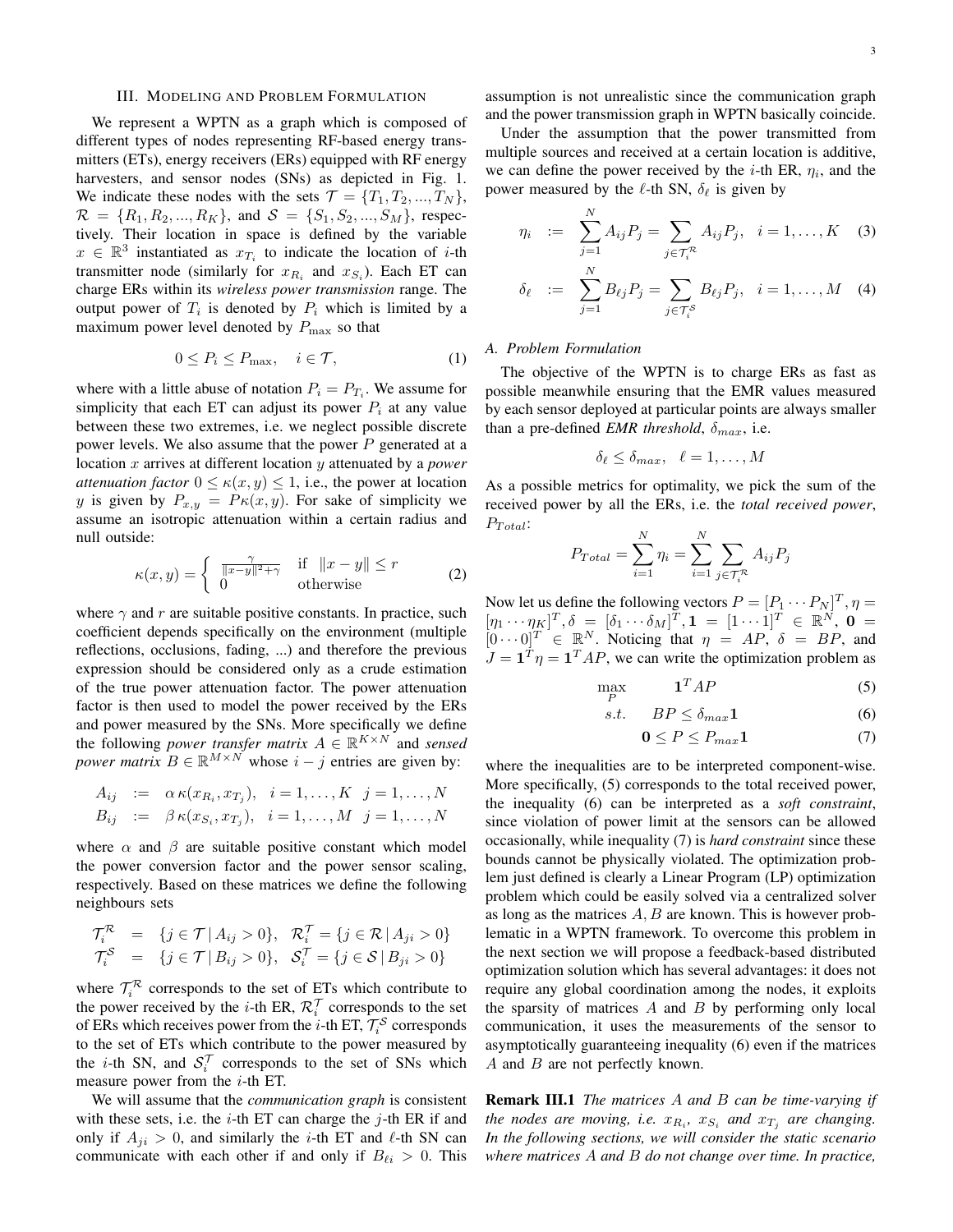*we expect that the convergence rate of the algorithm proposed in Section V to be much faster than the rate of the change in the network topology. This scenario is explored in the Numerical Simulations Section VI.*

### IV. AN APPROXIMATED OPTIMAL SOLUTION

We will start by showing how a standard primal-dual ascent algorithm cannot be applied in our scenario, we will later show how an approximate optimization problem can address this limitation, and finally we provide some parameter optimization design procedures and characterisation of optimality.

#### *A. Limitation of naive primal-dual iterative algorithm*

Observe that the LP problem  $(5)-(7)$  is equivalent to the following problem:

$$
P^* := \underset{P \in \mathcal{P}}{\text{arg min}} \quad J(P) := -a^T P \tag{8}
$$
  
s.t. 
$$
BP \le \delta_{max} \mathbf{1}
$$

where  $P := \{P \mid 0 \le P \le P_{max}1\}$  is a closed convex set, more specifically a hypercube, and  $a = [a_1 \cdots a_N]^T$  and  $a_i = \sum_{j=1}^K A_{ji} = \sum_{j \in \mathcal{R}_i^{\mathcal{T}}} A_{ji}$ . The optimization problem above is clearly feasible since  $P = 0 \in \mathcal{P}$  satisfies the EMR constraints. However, it might not have a unique minimizer  $P^*$  being the cost function  $-J(P) = -a^T P$  simply convex. A standard approach in constrained convex optimization is to consider the corresponding Lagrangian

$$
\mathcal{L}(P,\lambda) = -a^T P + \lambda^T (BP - \delta_{max} \mathbf{1})
$$

where  $\lambda \in \mathbb{R}^M$  and dual function is given by

$$
q(\lambda)=\min_{P\in\mathcal{P}}\mathcal{L}(P,\lambda)
$$

and its maximizer is written as

$$
\lambda^* := \arg\max_{\lambda \geq 0} q(\lambda)
$$

From convex optimization theory it also follows that there is no duality gap between the primal and the dual problem, i.e.:

$$
q(\lambda^*) = -a^T P^*
$$

At this point, one might be tempted to apply a standard primal-dual coupled iterative algorithm to find a solution to both the primal and dual problem as follows:

$$
P^{k+1} = \arg \min_{P \in \mathcal{P}} \mathcal{L}(P, \lambda^k)
$$
  

$$
\lambda^{k+1} = \max\{0, \lambda_k + \rho_k(BP^{k+1} - \delta_{max}\mathbf{1})\}
$$

where  $\rho_k$  is a (possibly time-varying) step size for the dual ascent, and the max operator has to be interpreted componentwise. The previous algorithm however does not guarantee to provide an optimal solution of the primal problem, the problem being that  $P_{k+1}$  might not be unique since  $\mathcal{L}(P, \lambda^k)$  is simply convex in  $P$ . In fact, although it can be shown that for a suitable decreasing step-size  $\rho_k$ , we have  $\lambda^k \to \lambda^*$ , this does not help to guarantee  $P_k \to P^*$  if  $\arg \min_{P \in \mathcal{P}} \mathcal{L}(P, \lambda^*)$  does not provide a unique solution. To show this let us consider the scenario where only one ET, one ER, and one SN are present. Also assume that  $A = B = P_{max} = 1$  and  $0 < \delta_{max} < 1$ . Clearly, in this scenario  $P^* = \delta_{max}$  and it is unique. Moreover, by explicit computation of  $q(\lambda)$  it is possible to derive that  $\lambda^* = 1$  which gives  $\mathcal{L}(P, \lambda^*) = -\delta_{max}$ , therefore  $P^{k+1} = \arg \min_{P \in \mathcal{P}} \mathcal{L}(P, \lambda^*)$  does not provide the minimizer of primal problem—which is our interest.

Remark IV.1 *An alternative solution would be the use of augmented Lagrangian strategies such as ADMM [20]. However, these are suited for optimization problems with equality constraints. One possibility to circumvent this problem is to* add additional variables  $z_i$ , one for each sensor node, and *solve the following optimization problem:*

$$
(P^*, z^*) := \arg\min_{P \in \mathcal{P}, z \ge 0} \quad J(P) := -a^T P
$$
  
s.t.  $\delta_{max} \mathbf{1} - BP = z$ 

where  $z = [z_1 \cdots z_M]^T$  and then apply ADMM. Nonetheless, *the complexity of the algorithm in terms of computation and communication will increase and its understanding requires a dedicated analysis which is beyond the scope of this work.*

As such, we propose to approximate the objective function by adding a *regularization term* which would make the primal problem *strongly convex* as shown in the next section.

#### *B. Approximated optimization problem*

Consider the following approximated optimization problem:

$$
P_{\theta}^* := \arg\min_{P \in \mathcal{P}} \quad J_{\theta}(P) := -a^T P + \frac{\theta}{2} ||P - \frac{P_{max}}{2} \mathbf{1}||^2 \quad (9)
$$
  
s.t. 
$$
BP \le \delta_{max} \mathbf{1}
$$

and the corresponding Lagrangian and dual functions:

$$
\mathcal{L}_{\theta}(P,\lambda) = -a^T P + \lambda^T (BP - \delta_{max}\mathbf{1}) + \frac{\theta}{2} ||P - \frac{P_{max}}{2}\mathbf{1}||^2
$$

$$
q_{\theta}(\lambda) = \min_{P \in \mathcal{P}} \mathcal{L}_{\theta}(P,\lambda)
$$

The addition of the regularization term  $\frac{\theta}{2} || P - \frac{P_{max}}{2} \mathbf{1} ||^2$ basically bias each transmitter towards the mid power level  $\frac{P_{max}}{2}$ . Clearly, the approximated optimization problem will provide a suboptimal solution, however we expect by continuity arguments that

$$
\lim_{\theta \to 0} J_{\theta}(P_{\theta}^*) = J(P^*).
$$

This fact is confirmed by the bound on the difference between  $J_{\theta}(P_{\theta}^{*})$  and  $J(P^{*})$ , which is provided in the following proposition.

**Proposition IV.1** Let  $P^*$  and  $P^*_{\theta}$  be defined as in (8) and (9), *respectively. Then,*

$$
0 \le J_{\theta}(P_{\theta}^*) - J(P^*) \le \frac{\theta N}{8} P_{max}^2
$$

*Proof:* Since  $J_{\theta}(P) \geq J(P)$  for all P, it easily follows that  $J_{\theta}(P_{\theta}^*) \geq J(P^*)$ .

Now, observe that for any  $P \in \mathcal{P}$  it holds that

$$
||P - (P_{max}/2)\mathbf{1}||^2 \le (N/4)P_{max}^2.
$$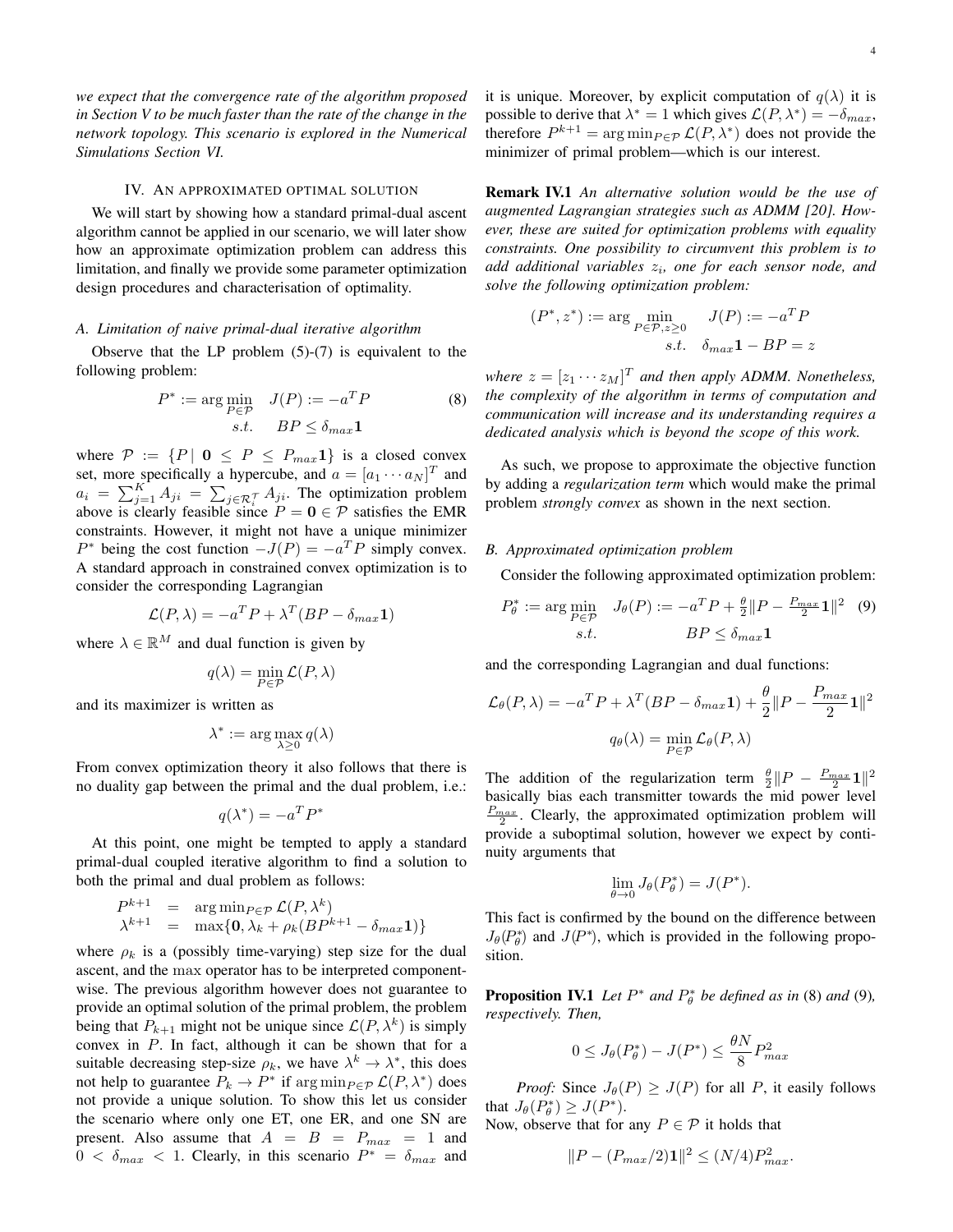Since for any  $P \in \mathcal{P}$  such that  $BP \leq \delta_{max} \mathbf{1}$ , it holds also that  $J_{\theta}(P_{\theta}^*) \leq J_{\theta}(P)$ , we can write that

$$
J_{\theta}(P_{\theta}^{*}) \leq J_{\theta}(P^{*})
$$
  
\n
$$
\leq -a^{T}P^{*} + \frac{\theta}{2}||P^{*} - (P_{max}/2)\mathbf{1}||^{2}
$$
  
\n
$$
\leq -a^{T}P^{*} + \frac{\theta}{2}\frac{N}{4}P_{max}^{2}
$$
  
\n
$$
\leq J(P^{*}) + \frac{\theta N}{8}P_{max}^{2}.
$$

This concludes the proof.

Based on the previous result, one would be tempted to choose a very small value for  $\theta$ , but as it will be shown later, this gives rise to a slower rate of convergence of  $P^k \to P^*_{\theta}$ .

# Remark IV.2 *A number of remarks are now in order:*

- *(i) Although different bias power levels could be chosen, as for example*  $\frac{\theta}{2}$ ||P||<sup>2</sup> *or*  $\frac{\theta}{2}$ ||P−P<sub>max</sub>1||<sup>2</sup>, the choice *provided above, is the one that, in general, reduces the approximation gap*  $J(P^*_{\theta})$  $J(P^*)$ , *as it will be shown later.*
- *(ii) Alternative regularization terms can be used. For example, a typical choice is to use log-barriers by including the regularization term*

$$
-\theta \left(\sum_{i=1}^{N} \log P_i + \sum_{i=1}^{N} \log(P_{\max} - P_i)\right)
$$

*as done in [26], which has also the benefit to automatically enforce the constraint*  $P \in \mathcal{P}$  *and therefore can be removed from the optimization problem. However, this regularization term has three disadvantages: the first being that, in general, the approximation gap*  $J(P^*_{\theta}) - J(P^*)$ *is larger, the second is that the transmitter are never allowed to fully exploit maximum power or be idles since*  $0 < P^*_{\theta} < P_{max}1$ , and the computation of the optimal *power level at each iteration* P <sup>k</sup>+1 *is more involved.*

- *(iii) Since the Lagrangian*  $\mathcal{L}_{\theta}(P, \lambda)$  *is quadratic in* P, *its minimizer is unique and can be computed in closed form.*
- *(iv) The parameter* θ *is proportional to the error of the approximation and therefore we would like to select it sufficiently small. If we assume that during normal operation, each receiver receives, on average, an amount of power proportional to the total maximum power transmitted by all sensors*  $NP_{max}$ *, i.e.*  $J(P*) \approx \ell NP_{max}$ , where  $\ell$  *is in the order of unity, then the bound on the maximum relative error induced by* θ *is given by*

$$
\frac{|J(P^*) - J_{\theta}(P_{\theta}^*)|}{|J(P^*)|} \leq \frac{\theta}{8\ell} P_{max}.
$$

*Therefore to have at worst a* 1% *error, we should pick*  $\theta \approx 0.01 \frac{8\ell}{P_{max}}.$ 

Next, we prove important properties for the approximated optimization problem.

**Proposition IV.2** Let  $P^{\theta}(\lambda) := \arg \min_{P \in \mathcal{P}} \mathcal{L}_{\theta}(P, \lambda)$  where  $\lambda \in \mathbb{R}^M, \theta > 0$ . Then the vector  $P^{\bar{\theta}}(\lambda) = [P_1^{\theta}(\lambda) \cdots P_N^{\theta}]^T$  is *unique and it is given by:*

$$
P^{\theta}(\lambda) = \text{proj}_{\mathcal{P}}\left(\frac{P_{max}}{2}\mathbf{1} + \frac{1}{\theta}(a - B^T\lambda)\right) \tag{10}
$$

*where*  $proj_{\mathcal{D}}$  *is the projection operator on the convex set*  $\mathcal{P}$ *, or equivalently:*

$$
P_i^{\theta}(\lambda) = h(c_i) = \begin{cases} 0 & \text{if } c_i > \theta \frac{P_{max}}{2} \\ \frac{P_{max}}{2} - \frac{c_i}{\theta} & \text{if } -\theta \frac{P_{max}}{2} \le c_i \le \theta \frac{P_{max}}{2} \\ P_{max} & \text{if } c_i < -\theta \frac{P_{max}}{2} \end{cases} \tag{11}
$$

where  $c_i = \sum_{j \in \mathcal{S}_i^{\mathcal{T}}} B_{ji} \lambda_j - a_i = \sum_{j \in \mathcal{S}_i^{\mathcal{T}}} B_{ji} \lambda_j - \sum_{j \in \mathcal{R}_i^{\mathcal{T}}} A_{ji}.$ 

*Proof:* The Lagrangian can be written as

$$
\mathcal{L}_{\theta}(P,\lambda) = \sum_{i=1}^{N} \left( \left( -a_i + \sum_{j \in \mathcal{S}_i} B_{ji} \lambda_j \right) P_i + \frac{\theta}{2} \left( P_i - \frac{P_{max}}{2} \right)^2 \right) - \delta_{max} \sum_{i=j}^{M} \lambda_j
$$

Since the cost in the sum of  $N$  independent quadratic functions in  $P_i$  and the constraint set  $P$  is a box, then

$$
\arg\min_{P \in \mathcal{P}} \mathcal{L}_{\theta}(P,\lambda) \Leftrightarrow \arg\min_{0 \le P_i \le P_{max}} c_i P_i + \frac{\theta}{2} (P_i - \frac{P_{max}}{2})^2
$$

whose solution is unique for each  $P_i$  and it is given by (11). The minimizer can be rewritten in compact vector form as in (10), where the projector operator is defined as  $y = \text{proj}_{\mathcal{P}}(x) := \arg \min_{y \in \mathcal{P}} ||y - x||$ , i.e. the closest point of P from the vector x. Finally note that the optimizer  $P^{\theta}(\lambda)$ is well defined for any  $\lambda \in \mathbb{R}^M$ , not only for  $\lambda \geq 0$ . Another major advantage of the fact that approximated optimization problem is strongly convex is the following:

**Proposition IV.3** *For*  $\theta > 0$ *, the dual function*  $q_{\theta}(\lambda)$  *is* continuously differentiable *all*  $\lambda \in \mathbb{R}^M$  *and its gradient is given by:*

$$
\nabla q_{\theta}(\lambda) = BP^{\theta}(\lambda) - \delta_{max}\mathbf{1}
$$

*Moreover, let*  $\lambda, \lambda' \in \mathbb{R}^M$ *, then* 

$$
\|\nabla q_{\theta}(\lambda) - \nabla q_{\theta}(\lambda')\|_{\infty} \le \frac{\|B\|_{\infty} \|B\|_{1}}{\theta} \|\lambda - \lambda'\|_{\infty}
$$

*Proof:* From duality theory, it is a well known fact that if  $P^{\theta}(\lambda)$  is *any* minimizer of the Lagrangian, i.e.  $P^{\theta}(\lambda) \in$  $\arg \min_{P \in \mathcal{P}} \mathcal{L}_{\theta}(P, \lambda)$ , then the vector  $g_{\theta}(\lambda) := BP^{\theta}(\lambda) \delta_{max}$ 1 would be a *sub-gradient* for the concave function  $q_{\theta}(\lambda) = \min_{P \in \mathcal{P}} \mathcal{L}_{\theta}(P, \lambda) = \mathcal{L}_{\theta}(P^{\theta}(\lambda), \lambda)$ , i.e. it has the property that  $q_{\theta}(\lambda^*) \leq q_{\theta}(\lambda) + (\lambda^* - \lambda)^T g_{\theta}(\lambda)$ , i.e.  $g_{\theta}(\lambda)$ provides a suitable ascent direction for the concave function  $q_{\theta}(\lambda)$ . However, since the minimizer  $P^{\theta}(\lambda)$  is unique, so it is the sub-gradient  $q_{\theta}(\lambda)$ . This is a sufficient condition to guarantee that  $q_{\theta}(\lambda)$  is strongly convex, continuously differentiable and that  $g_{\theta}(\lambda)$  is indeed the exact gradient of  $g_{\theta}(\lambda)$ , for *any*  $\lambda \in \mathbb{R}^M$  (Prop 6.1.1 in [28]). As for the bound on gradient, let us define  $\bar{\phi}(\lambda) = \frac{P_{max}}{2} \mathbf{1} + \frac{1}{\theta} (a - B^T \lambda)$ , then we have:

$$
\|\nabla q_{\theta}(\lambda) - \nabla q_{\theta}(\lambda')\|_{\infty} \le \|BP^{\theta}(\lambda) - BP^{\theta}(\lambda')\|_{\infty}
$$
  
\n
$$
\le \|B\|_{\infty} \|P^{\theta}(\lambda) - P^{\theta}(\lambda')\|_{\infty}
$$
  
\n
$$
= \|B\|_{\infty} \|proj_{P}\phi(\lambda) - \text{proj}_{P}\phi(\lambda')\|_{\infty}
$$
  
\n
$$
\le \|B\|_{\infty} \|\phi(\lambda) - \phi(\lambda')\|_{\infty}
$$
  
\n
$$
= \|B\|_{\infty} \|\frac{1}{\theta}B^{T}\lambda - \frac{1}{\theta}B^{T}\lambda'\|_{\infty}
$$
  
\n
$$
\le \frac{1}{\theta} \|B\|_{\infty} \|B^{T}\|_{\infty} \|\lambda - \lambda'\|_{\infty}
$$
  
\n
$$
= \frac{1}{\theta} \|B\|_{\infty} \|B\|_{1} \|\lambda - \lambda'\|_{\infty}
$$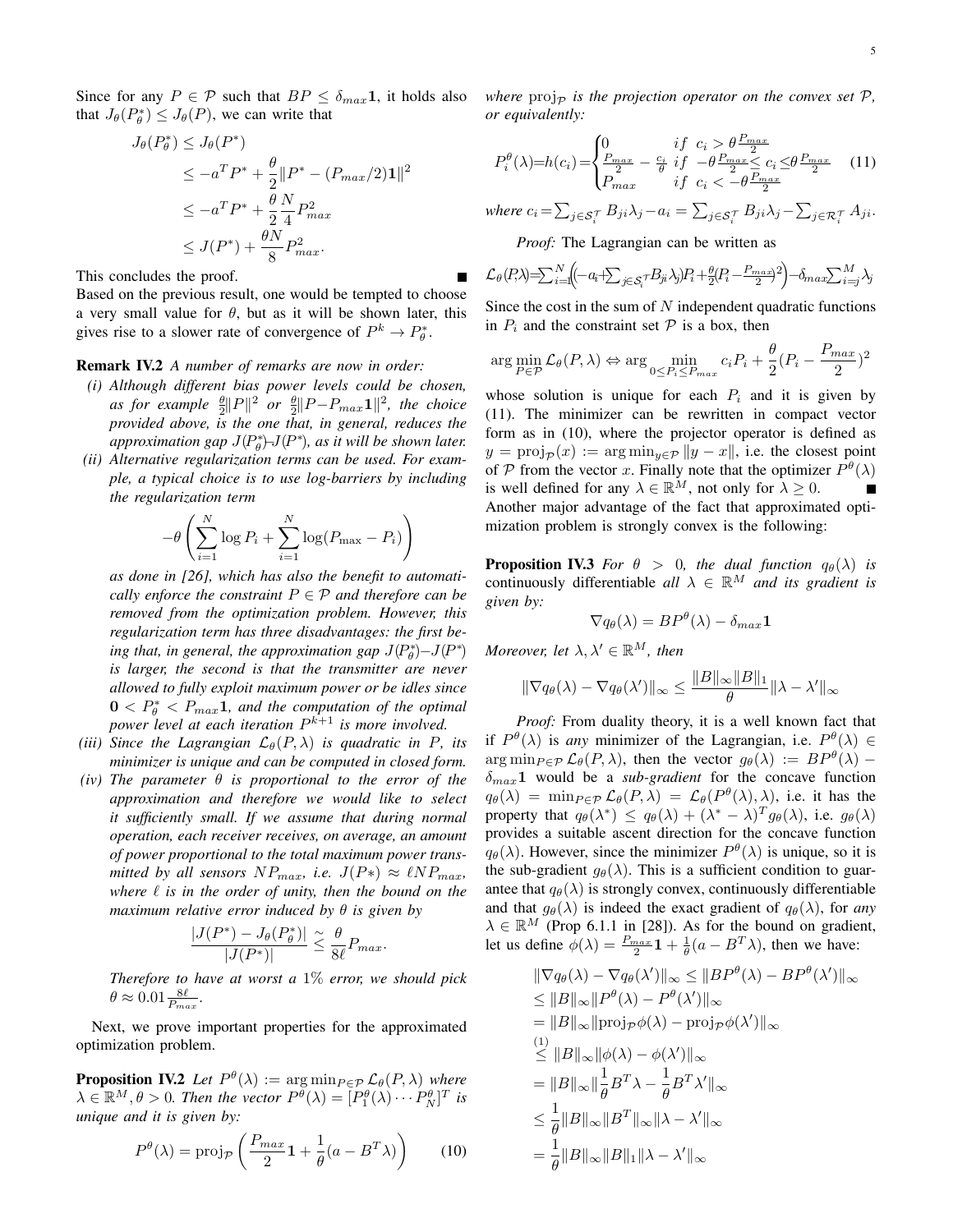where inequality (1) follows from the fact that  $h : \mathbb{R} \to \mathbb{R}$ defined in Proposition IV.2 has the property that  $|h(c_i) |h(c_i')| \leq |c_i - c_i'|$ , while the other inequalities follows from standard properties of matrix norms. The previous proposition will be instrumental in guaranteeing the convergence of the iterative algorithm. In particular, the inequality involving the gradient has been obtained for the

 $\infty$ -norm and 1-norm of B.

Remark IV.3 *An analogous bound holds for the standard* 2 *norm, i.e.*  $\|\nabla q_\theta(\lambda) - \nabla q_\theta(\lambda')\|_2 \leq \frac{\|B\|_2^2}{\theta} \|\lambda - \lambda'\|_2$ , however the *proposed bound is more useful in our scenario. In fact, since*  $||B||_{\infty} = \max_{i} \sum_{j=1}^{N} |B_{ij}| = \max_{i} \sum_{j \in \mathcal{T}_{i}^S} B_{ij}$  and  $||B||_1 =$  $\max_j \sum_{i=1}^N |B_{ij}| = \max_j \sum_{i \in \mathcal{S}_j^{\mathcal{T}}} B_{ij}$ *, in a typical WPTN the number of neighbours is limited independently of the size of the network. Therefore*  $||B||_{\infty}$  *and*  $||B||_1$  *are likely to be almost independent of the size of the network and upper bounds for their value can be computed off-line.*

# V. EMR-SAFE DISTRIBUTED POWER CONTROL ALGORITHM

The algorithm we propose to solve the approximated optimization problem is given by the following two iterative updates that are performed sequentially:

$$
P^{k+1} = \text{proj}_{\mathcal{P}}\left(\frac{P_{max}}{2}\mathbf{1} + \frac{1}{\theta}(a - B^T \lambda^k)\right)
$$
  

$$
\lambda^{k+1} = \lambda^k + \rho(B P^{k+1} - \delta_{max} \mathbf{1})
$$
 (12)

Note that as compared to the algorithm proposed in the previous section, the computation of the power level  $P^{k+1}$ can be done in closed form by performing only multiplications, sums and thresholding.

Next we discuss the distributed implementation of (12). Let us start by observing that the vector  $\lambda$  is composed by the M Lagrange multipliers  $\lambda_1, \ldots, \lambda_M$  where the multiplier  $\lambda_\ell$ is associated to the constraint  $\delta_\ell \leq \delta_{max}$ ; we assume that  $\lambda_\ell$ is stored in memory and updated by sensor  $S_\ell$ . Now consider the second equation of (12) and observe that its  $\ell$ -component can be written as

$$
\lambda_{\ell}^{k+1} = \lambda_{\ell}^{k} + \rho \left( \sum_{j \in \mathcal{T}_{i}^{S}} B_{\ell j} P_{j}^{k+1} - \delta_{max} \right) = \lambda_{\ell}^{k} + \rho \left( \delta_{\ell}^{k+1} - \delta_{max} \right)
$$

where  $\delta_{\ell}^{k+1}$  is the power measured by sensor  $S_{\ell}$  when the transmitters transfer the power  $P^{k+1}$ . It follows that sensor  $S_{\ell}$ can update the value of  $\lambda_{\ell}$  in a purely decentralized way just taking periodically the measurements  $\delta_{\ell}^{k}$ ,  $k = 1, 2, \dots$ , and without communicating with the other devices.

Now consider the first equation of (12). We have that  $P_i^{(k+1)}$ can be computed by transmitter  $T_i$  as in (11) once the value of the quantity  $c_i$  is known; observe that to compute  $c_i$ , transmitter  $T_i$  needs to receive the values of the Lagrange multipliers only from the sensors in  $S_i^{\mathcal{T}}$ , namely, only from the sensors which are within a distance  $r$  from transmitter  $T_i$ .

Based on the above observations, we have that the algorithm we propose keeps alternating the following actions (Algorithm 1 presents the pseudocode for the sensor nodes in the system, while Algorithm 2 presents the pseudocode for the transmitter side):

- 2: Each sensor  $S_{\ell}$ , based on the taken measurement, updates the Lagrange multiplier  $\lambda_{\ell}$  (Alg. 1, Line 3);
- 3: Each sensor  $S_{\ell}$  broadcasts the value of the updated Lagrange multiplier to the transmitters which include  $S_\ell$  into their transmission coverage (Alg. 1, Line 4);
- 4: Each transmitter  $T_i$ , based on the received multipliers  $\lambda_{\ell}$ from each sensor  $S_\ell \in S_i^{\mathcal{T}}$  (Alg. 2, Line 8), updates the value of power  $P_i$  to be transferred completing the step (11) (Alg. 2, Lines 9–10).
- 5: Each transmitter compensates for the changes in the network topology by estimating the locations of the sensors and receivers periodically and updating the matrices A and B (Alg. 2, Lines 1–5).

| <b>Algorithm 1</b> Sensor side $S_i$ |                                                                                                           |                                                                               |  |  |  |  |  |
|--------------------------------------|-----------------------------------------------------------------------------------------------------------|-------------------------------------------------------------------------------|--|--|--|--|--|
|                                      | <b>Definitions</b>                                                                                        |                                                                               |  |  |  |  |  |
|                                      |                                                                                                           | $\triangleright$ a constant                                                   |  |  |  |  |  |
|                                      |                                                                                                           | $\triangleright$ a constant representing EMR threshold                        |  |  |  |  |  |
|                                      |                                                                                                           | $\triangleright$ EMR measurement of sensor $S_{\ell}$ at time k               |  |  |  |  |  |
|                                      | $\rho \ \delta_{max} \ \delta^k_\ell \ \lambda^k_\ell$                                                    | $\triangleright$ Lagrangian multiplier of sensor $S_{\ell}$ at time k         |  |  |  |  |  |
|                                      | $1: \Box$ At each iteration                                                                               |                                                                               |  |  |  |  |  |
| 2:                                   | Sample $\delta_{\ell}^{k+1}$                                                                              | $\triangleright$ Measure EMR value                                            |  |  |  |  |  |
|                                      | 3: $\lambda_{\ell}^{k+1} = \lambda_{\ell}^{k+1} + \rho \left( \delta_{\ell}^{k+1} - \delta_{max} \right)$ | $\triangleright$ Update $\lambda_{\ell}^{k}$                                  |  |  |  |  |  |
| 4:                                   | broadcast $\lambda_{\ell}^{k+1}$                                                                          | $\triangleright$ Send to $i\in \mathcal{T}^{\mathcal{S}}_{\boldsymbol{\rho}}$ |  |  |  |  |  |
|                                      |                                                                                                           |                                                                               |  |  |  |  |  |

**Algorithm 2** Transmitter side  $T_i$ 

|     | <b>Definitions</b>                                                                                                                |                                                                |  |  |  |  |
|-----|-----------------------------------------------------------------------------------------------------------------------------------|----------------------------------------------------------------|--|--|--|--|
|     | Ĥ                                                                                                                                 | $\triangleright$ a constant                                    |  |  |  |  |
|     | $P_{max}$                                                                                                                         | $\triangleright$ maximum power allowed                         |  |  |  |  |
|     |                                                                                                                                   | $\triangleright$ power of transmitter $T_i$ at time k          |  |  |  |  |
|     | $P_{i}^{k}$<br>$A_{ji}$                                                                                                           | $\triangleright$ estimated power loss to neighboring receivers |  |  |  |  |
|     | $B_{\ell i}$                                                                                                                      | $\triangleright$ estimated power loss to neighboring sensors   |  |  |  |  |
|     | $1: \Box$ Periodically                                                                                                            |                                                                |  |  |  |  |
| 2:  | Collect information about:                                                                                                        |                                                                |  |  |  |  |
| 3:  | $x_{R_i}$ for all receivers $j \in \mathcal{R}_i^{\mathcal{T}}$                                                                   | $\triangleright$ neighboring ERs                               |  |  |  |  |
| 4:  | $x_{S_{\ell}}$ for all sensors $\ell \in \mathcal{S}_i^{\mathcal{T}}$                                                             | $\triangleright$ neighboring sensors                           |  |  |  |  |
| 5:  | calculate $A_{ii}$ and $B_{\ell i}$                                                                                               | $\triangleright$ update estimates                              |  |  |  |  |
| 6:  |                                                                                                                                   |                                                                |  |  |  |  |
|     | 7: $\Box$ At each iteration                                                                                                       |                                                                |  |  |  |  |
| 8:  | Receive $\lambda_{\ell}^{k}$ from all $\ell \in \mathcal{S}_{i}^{\mathcal{T}}$                                                    |                                                                |  |  |  |  |
| 9:  | $c_i = \sum_{\ell \in \mathcal{S}_i^{\mathcal{T}}} B_{\ell i} \lambda_{\ell}^k - \sum_{j \in \mathcal{R}_i^{\mathcal{T}}} A_{ji}$ | $\triangleright$ update $c_i$                                  |  |  |  |  |
| 10: | $P_i^{k+1} = h(c_i)$                                                                                                              | $\triangleright$ update power, $h(\cdot)$ as in Eqn.(11)       |  |  |  |  |
|     |                                                                                                                                   |                                                                |  |  |  |  |

Remark V.1 *Observe that in Algorithm described in* (12) *we do not force the Lagrange multipliers to be non-negative, since the algorithm will guarantee it asymptotically. This follows from the properties of the dual function*  $q(\lambda)$  *stated in Proposition IV.3.*

Remark V.2 *In order to estimate the locations of the energy receivers and sensors to update the matrices* A *and* B *periodically, each transceiver can employ well-known distance estimation and localization techniques, e.g. by using the received signal strength indication, time of arrival/time difference of arrival, angle of arrival, and communication range [29].*

# *A. Convergence analysis for static nodes*

In next proposition we state the convergent properties of Algorithm in (12) under the assumptions that the nodes are static, i.e. the matrices  $A$  and  $B$  do not change over time.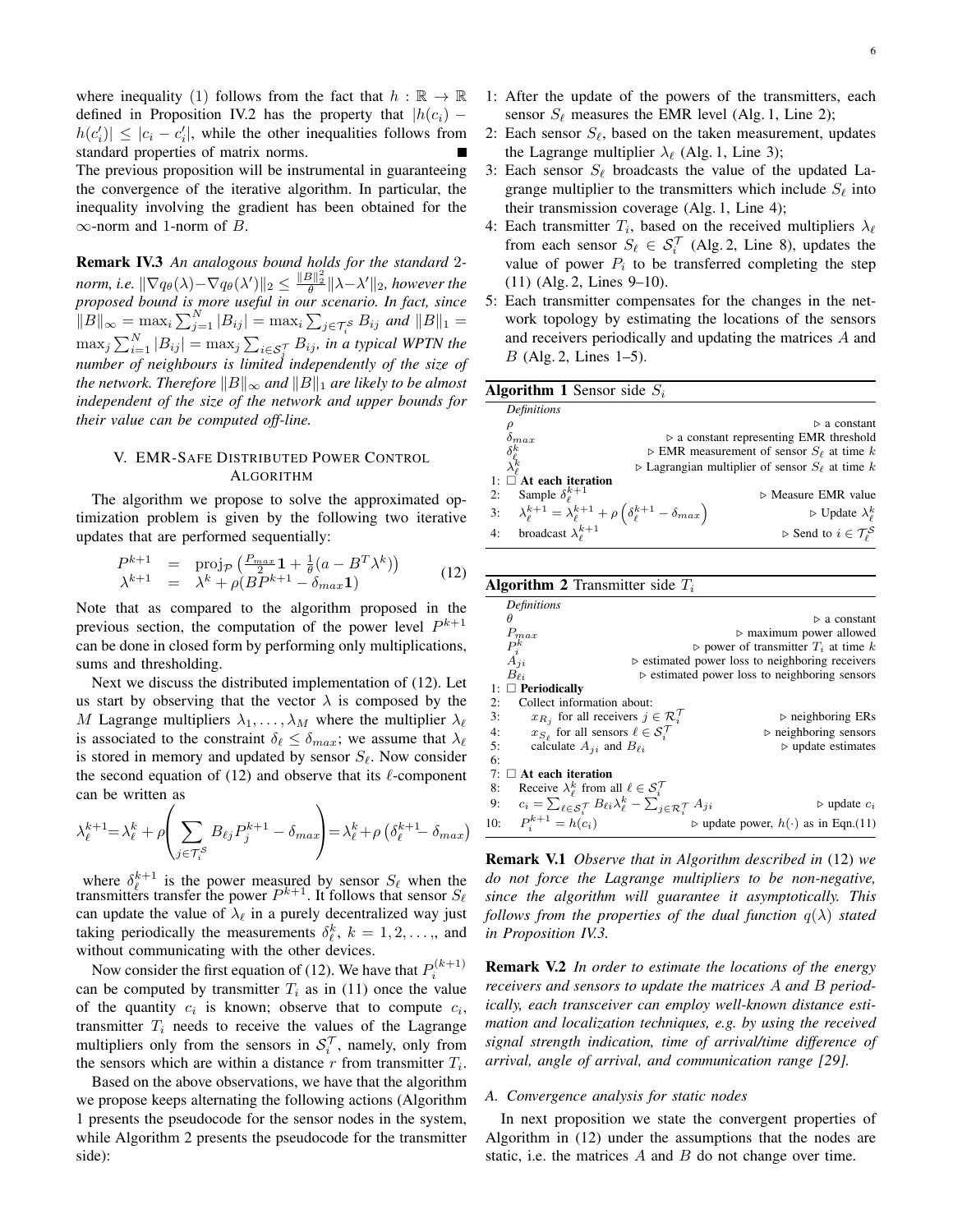Proposition V.1 *Consider the algorithm* (12)*. If*

$$
\rho \le \frac{2\,\theta}{\|B\|_{\infty}\|B\|_1},
$$

*then*

$$
\lim_{k \to \infty} P^k = P^*_{\theta}.
$$

*Proof:* According to Proposition IV.3, the evolution of the Lagrange multipliers in algorithm (12) can be written as

$$
\lambda^{k+1} = \lambda_k + \rho \nabla q_{\theta}(\lambda^k)
$$

Since  $q_{\theta}(\lambda)$  is concave, it corresponds to a standard gradientascent algorithm with constant step-size  $\rho$ . Also, according to Proposition IV.3, its gradient is Lipschitz continuous with constant  $L = \frac{\|B\|_{\infty} \|B\|_1}{\theta}$ . Then, based on Proposition 2.1 in [30], we have that  $\lim_{k\to\infty} q_\theta(\lambda^k) = q_\theta(\lambda^*)$  and since  $q_\theta(\lambda)$ is continuous and  $\lambda^*$  is singleton, then also  $\lim_{k\to\infty}\lambda^k =$  $\lambda^*$ . In turn, also  $P^{\theta}(\lambda)$  is continuous in  $\lambda$  and therefore  $\lim_{k\to\infty} P^k = P^{\theta}(\lambda^*)$ . Finally, since there is no duality gap, we necessarily have that  $P^{\theta}(\lambda^*) = P_{\theta}^*$ .

Remark V.3 *It is possible to refine the above result providing also some insights into the rate of convergence of the proposed algorithm. In particular it is possible to show that, under the more restrictive assumption*  $\rho \leq \frac{\theta}{\|B\|_{\infty} \|B\|_1}$ , *it holds (see [28])* 

$$
|q_{\theta}(\lambda^k) - q_{\theta}(\lambda^*)| \leq \frac{1}{\rho k} ||\lambda^0 - \lambda^*||.
$$

*It follows that the rate of convergence is* O(1/k)*, i.e. is sublinear in log-scale (i.e. sub-exponential in standard scale). One might wonder if such rate can be improved to be linear (i.e. exponential). This typically would require to have*  $q_{\theta}(\lambda)$ *to be strongly concave, i.e.*  $q_{\theta}(\lambda') \leq q_{\theta}(\lambda) + \nabla g_{\theta}(\lambda)^T (\lambda' \lambda$ ) –  $\epsilon$  || $\lambda'$  –  $\lambda$ ||<sup>2</sup> for some  $\epsilon > 0$ . However, this is not the case in *our scenario due to the presence of the box constraints*  $P \in \mathcal{P}$ *in the primal problem, which prevents that.*

Remark V.4 *The previous analysis is based on the assumption that the nodes are static and therefore the matrices* A *and* B *are constant. If the nodes are mobile, then the proposed algorithm will not reach the optimal instantaneous solution of the LP problem, but it will track such optimal solution since the step-size* ρ *is constant, differently from [19] in which the step-size is required to go to zero over time.*

#### VI. NUMERICAL SIMULATIONS

We now present the numerical simulations of the proposed algorithm in MATLAB for the sample network depicted in Fig. 2. The network is composed of 25 transmitters, 20 receivers and 5 sensor nodes. We also implemented the centralized LP formulation presented in (5) using MATLAB's linprog function to obtain the optimal solution. The arbitrarily selected parameter values during simulations are presented in Table I. We set the initial powers of the transmitters randomly.

We performed several simulations for the proposed algorithm with different  $\theta$  values—by using the corresponding maximum  $\rho$  values according to the Proposition V.1. Figure 3



Fig. 2. The random WPT used for the simulations. The transmitters 4, 8, 12, 16 and 20 are marked with circles.

TABLE I THE PARAMETER VALUES USED DURING OUR EXPERIMENTS.

|  | max<br> | max |  |
|--|---------|-----|--|
|  |         |     |  |

(top) shows the *the maximum EMR overflow* in the network, i.e. maximum  $\delta_{\ell}$  at each iteration which is normalized with respect to  $\delta_{max}$ . As can be observed from this figure, even though the initial network violates the EMR constraints, each iteration of the algorithm forces the network to transition towards a safe state. Observe that the larger values of the  $\theta$ led to faster transition time: with  $\theta = 1$ , the EMR overflow is reaching almost 1% of  $\delta_{max}$  after iteration 200, which is acceptable from practical perspective. Figure 3 (bottom) also depicts the steady-state *total transmitted power* to the receivers  $a^T P_{\theta}^*$  which is normalized with respect to the optimal LP solution  $-J(P^*)$ —0.90 is subtracted for the clearness of the plot. The smaller values of the  $\theta$  led the cost function of the



Fig. 3. The EMR overflow (up) and steady-state total transmitted power to the receivers (bottom) using the proposed distributed solution with different θ and corresponding maximum  $ρ$  values according to Proposition V.1.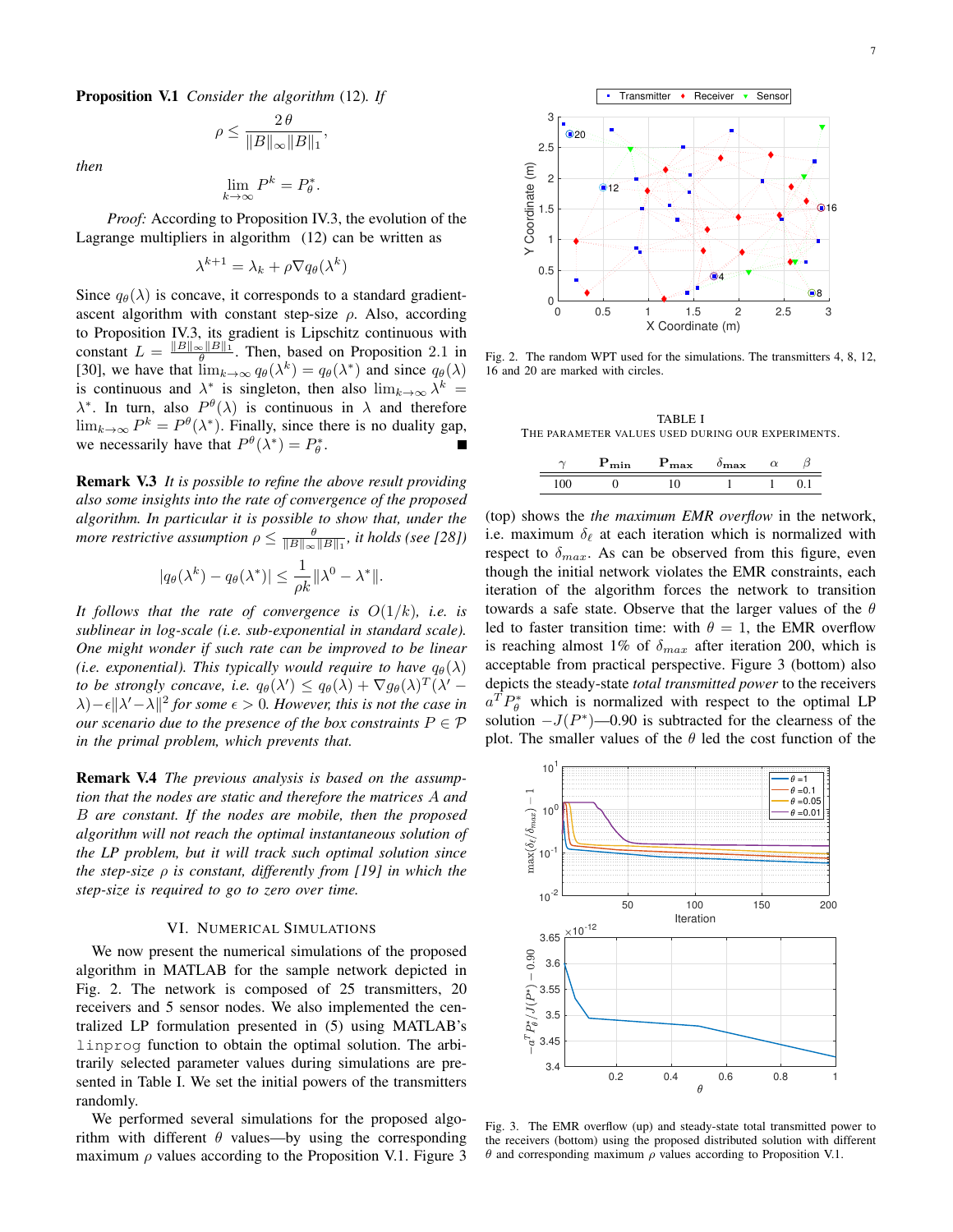

Fig. 4. The difference of the transmitter power levels in our algorithm and their optimal values, with  $\theta = 0.1$  and the corresponding maximum  $\rho$ .



Fig. 5. The difference between the normalized EMR overflows using the ideal and realistic matrices with the proposed algorithm with  $\theta = 1$ .

distributed algorithm closer to the cost function of the optimal LP solution, and in turn more power is transferred. On the other hand, as mentioned previously, the smaller  $\theta$  leads to longer transient, which indicates that there is always a tradeoff between faster transient to the safe state and the amount of total power transmitted.

Figure 4 presents the difference of the transmitter power levels (4, 8, 12, 16 and 20) and their values with the centralized optimal solution. Observe that the final powers of the transmitters 4, 16 and 20 were greater than their power levels in LP solution, and it was the opposite case for the transmitters 8 and 12. This is due to the fact that there are more than one optimal configurations, and MATLAB finds one among them. It is the case that our algorithm converges to another optimal state asymptotically, in which the power configurations are different. Moreover, our algorithm provides a feasible but suboptimal solution which depends on the selection of  $\theta$ .

In reality, each transmitter  $T_i$  in the network implements the following algorithm:

$$
P_i^k = h(c_i^k) = h\left(\sum_{j \in \mathcal{S}_i^T} \hat{B}_{ji} \lambda_j^k - \sum_{j \in \mathcal{R}_i^T} \hat{A}_{ji}\right) \tag{13}
$$

since they can only obtain the estimates of the matrices A and B, denoted by  $\ddot{A}$  and  $\ddot{B}$ ; respectively. However, the sensors update their Lagrange multipliers by taking EMR overflow measurements; i.e.  $\delta_i^k = BP^{k+1}$  represent the *actual* EMR value observed by the sensor  $S_i$ . In other words, the update of the Lagrange multipliers is performed using the real matrix  $B$ . Figure 5 presents the EMR overflows in the ideal and realistic cases where we introduced an uniformly distributed error of  $20\%$  to all of the components of the matrices  $\ddot{A}$  and  $\ddot{B}$  initially, which resulted in the matrices  $\hat{A}$  and  $\hat{B}$ . At each iteration, we



Fig. 6. The effect of mobility in the network. The proposed algorithm tracks the optimal solution.

also introduced a dynamic random error of at most 2% to these matrices. Observe from the figure that also in the noisy case, the safety constraints are asymptotically satisfied since the Lagrange multipliers are updated by considering actual sensor measurements.

In order to explore the effect of mobility, we considered the deployment area shown in Fig. 2 and created a random network of 50 transmitters, 10 receivers and 150 sensors. The positions of all the nodes are slowly changed according to a random walk: at each iteration we modified the entries of the matrices  $A$  and  $B$  by adding a random value in the interval  $[-10^{-4}, 10^{-4}]$ . Figure 6 depicts the total power transmitted by using the proposed algorithm (with  $\theta = 0.9$ ) and the centralized linear programming solution. Due to the mobility, the matrices  $A$  and  $B$  change over time—leading to a different optimal solution at each change in the network topology. It can be observed that after the initial transient necessary to find the optimal solution, the proposed algorithm adapts to these changes and tracks the optimal solution with a small error.

#### VII. CONCLUSIONS AND FUTURE WORK

In this article, we considered the maximization of the total transmitted wireless power to RF energy harvesting devices subject to the electromagnetic radiation safety constraints. Our main contribution was to introduce a dual ascent-like distributed safe-charging algorithm where energy transmitters communicate only with the sensors in their communication range and adjust their power levels without global information. We provided an extensive theoretical analysis of the proposed approach and presented several numerical simulations in MATLAB that showed that our algorithm satisfies the EMR constraints with a performance comparable to that of the optimal centralized linear programming solution. We would like to leave the implementation of our algorithm on a real hardware platform and its experimentation in a real-world testbed as a future work. It is also interesting to explore the case where each receiver has its individual power requirement and the transmitters are turned-off after the required power is transmitted. In order to eliminate continuous power transmission and in turn energy waste, feedbacks from the receiver devices should be considered. We also would like to explore this case within the context of a future study.

#### **REFERENCES**

[1] Q. Liu, K. S. Yildirim, P. Pawełczak, and M. Warnier, "Safe and secure wireless power transfer networks: challenges and opportunities in rf-